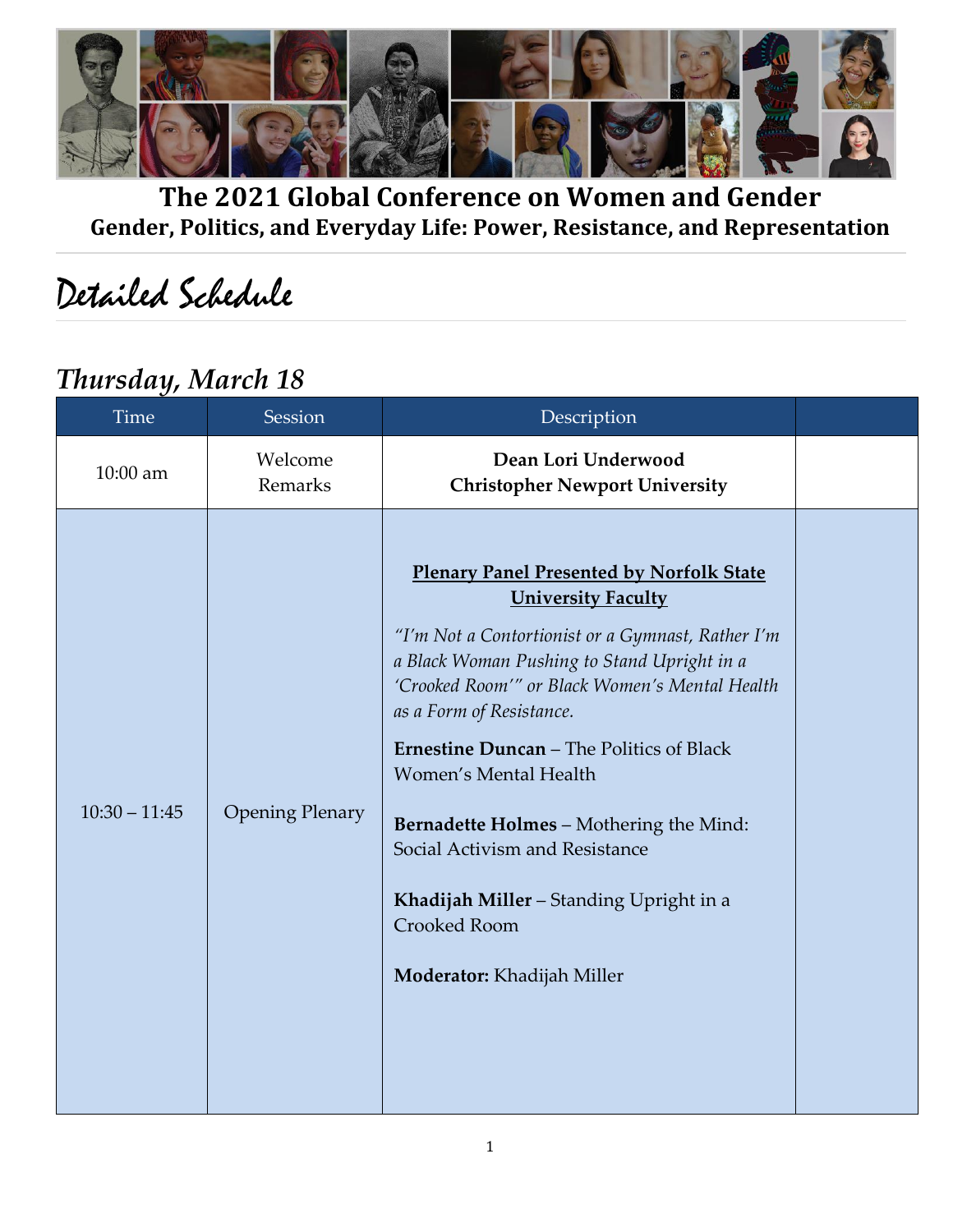| $12:00 - 1:15$ pm<br><b>Concurrent Sessions</b> |                                         |                                                                                                                                                                                                                                                                                                                                                                                                                                                            |  |
|-------------------------------------------------|-----------------------------------------|------------------------------------------------------------------------------------------------------------------------------------------------------------------------------------------------------------------------------------------------------------------------------------------------------------------------------------------------------------------------------------------------------------------------------------------------------------|--|
| $12:00 - 1:15$ pm                               | Panel 1:<br><b>Women's Voices</b>       | <b>Sukrity Gogoi, "Performing Free Verse: A</b><br>Study of Spoken Word Poetry in Mumbai."<br>Stephanie M. House-Niamke, "Hannah's<br>Suffering: The Power of Voice."<br><b>Manuel Coutinho, "Giving a Voice to the</b><br>Sahafiyat: Women Journalists Working in the<br>Arab World."<br>Arna Shines, "A Narratological Consideration<br>of the Voices of Women in Joseph Conrad's<br>Heart of Darkness."<br>Moderator:                                   |  |
| $12:00 - 1:15$ pm                               | Panel 2:<br>Resilience as<br>Resistance | Renata Jamison, "Exploring the Unique<br>Experiences of Women with Post-Sex<br>Trafficked Experience to Determine<br>Resilience."<br>Shonda McLaughlin, "Resiliency and the<br>Intersectionality of Disability, Employment,<br>Ethnicity, Leadership, and Stigma."<br>Ilaria Sartini, "Gender Narratives as a<br>Cultural Product in a Context of Survival: Afri-<br>Mexican Women Survivors of Gender-Based<br>Violence and Their Stories."<br>Moderator: |  |
| $12:00 - 1:15$ pm                               | Panel 3:<br>Film and<br>Gender          | Patricia Burns, "Where Motherhood Meets the<br>Political: Rewriting the Script in the Arrival."<br>John Nichols and Ashley McMillan,<br>"Terrifying Women: World War II, Women's<br>Organizations, and Film Reform."<br>Monika Sierkowska, "Concepts of Femininity<br>in Pawel Pawilkowski's Cinema of<br>Reconciliation."                                                                                                                                 |  |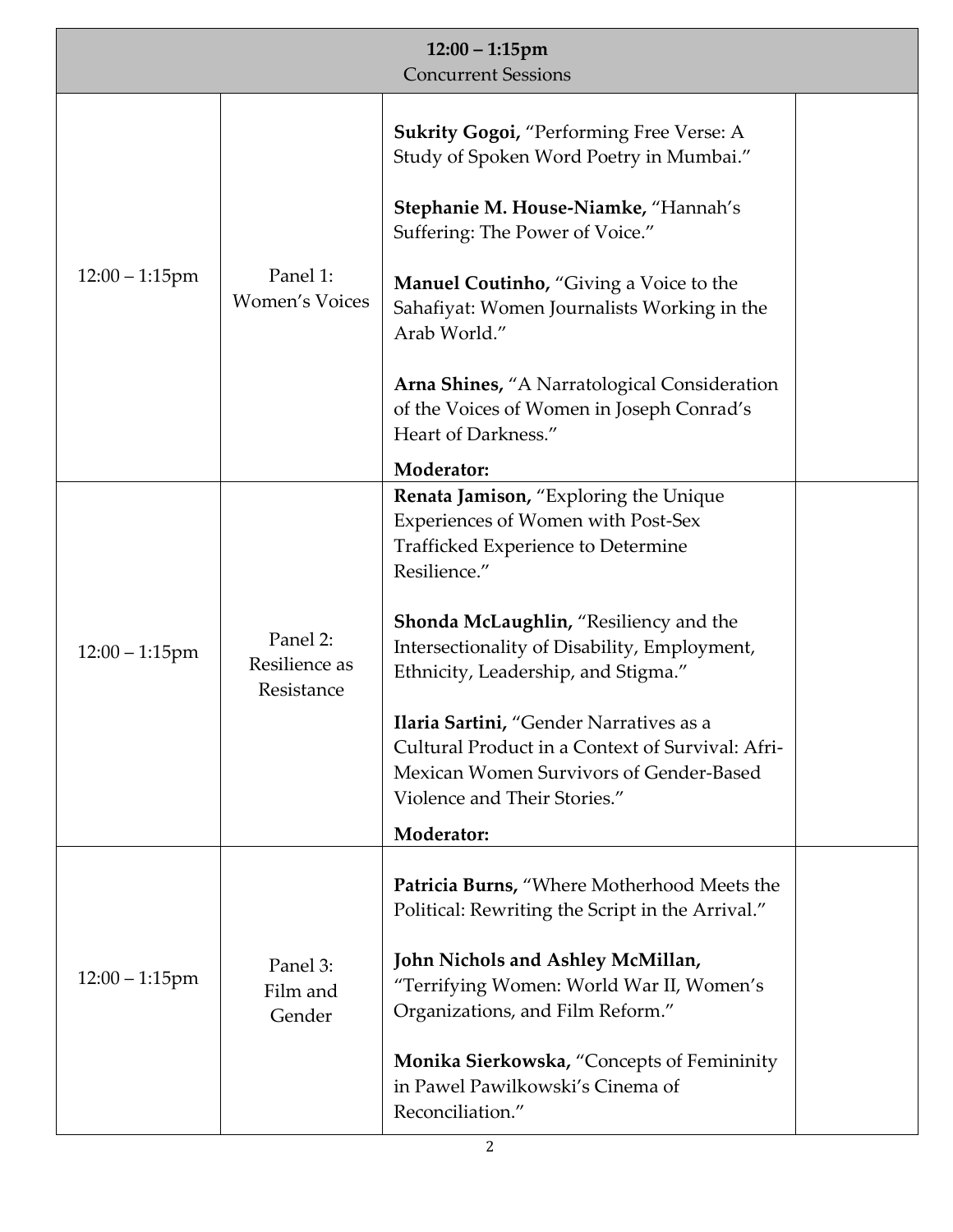|                   |                                                       | Moderator:                                                                                                                                                                                                                                                                                                                                                                                                                  |  |
|-------------------|-------------------------------------------------------|-----------------------------------------------------------------------------------------------------------------------------------------------------------------------------------------------------------------------------------------------------------------------------------------------------------------------------------------------------------------------------------------------------------------------------|--|
| $12:00 - 1:15$ pm | Panel 4:<br>Gendered<br>Academy                       | <b>Breshell Jackson-Nevels &amp; Angie Roberts-</b><br>Dixon, "Shades and Grades: Black Girls<br>Negotiating Power at School."<br>Ina Seethaler, "Women in STEM Fellowship:<br>Empowering Women Students in the Sciences<br>as Political Activism."<br><b>Jenifer Ishee,</b> "The Ties That Bind Us: A Study<br>of the Transformative Friendships of Women<br>Who Changed the World."                                       |  |
|                   |                                                       | Moderator:                                                                                                                                                                                                                                                                                                                                                                                                                  |  |
|                   |                                                       | $1:30 - 2:45$ pm                                                                                                                                                                                                                                                                                                                                                                                                            |  |
|                   |                                                       | <b>Concurrent Sessions</b>                                                                                                                                                                                                                                                                                                                                                                                                  |  |
| $1:30 - 2:45$ pm  | Panel 5:<br>Reproduction<br>and Rights                | Michelle Nguyen, "Sex-Selective Abortion<br>Bans: Reproductions of Harm."<br>Tatiana Konrad, "Women's Rights, Abortion,<br>and Reproductive Politics in the<br>Twenty-First-Century Horror Film."<br>Hagit Peres, "Between a Woman and Her<br>Pregnancy: Lessons from Mediation Work of<br>Bedouin Women for Advancing the Health of<br>Pregnant Women and Babies in the Bedouin<br>Society in South Israel."<br>Moderator: |  |
| $1:30 - 2:45$ pm  | Panel 6:<br>Gender in<br><b>British</b><br>Literature | James Cornette, "Who Rules? - A Close<br>Comparison of 'Ozymandias' and The<br>Emperor of Ice-Cream."<br><b>Courtney Melton, "The Duality of the</b><br>Victorian Woman."<br>Teresa Trout, "Domestic Power Structures:<br>The Country House and the Women's Literary<br>Tradition."<br>Moderator:                                                                                                                           |  |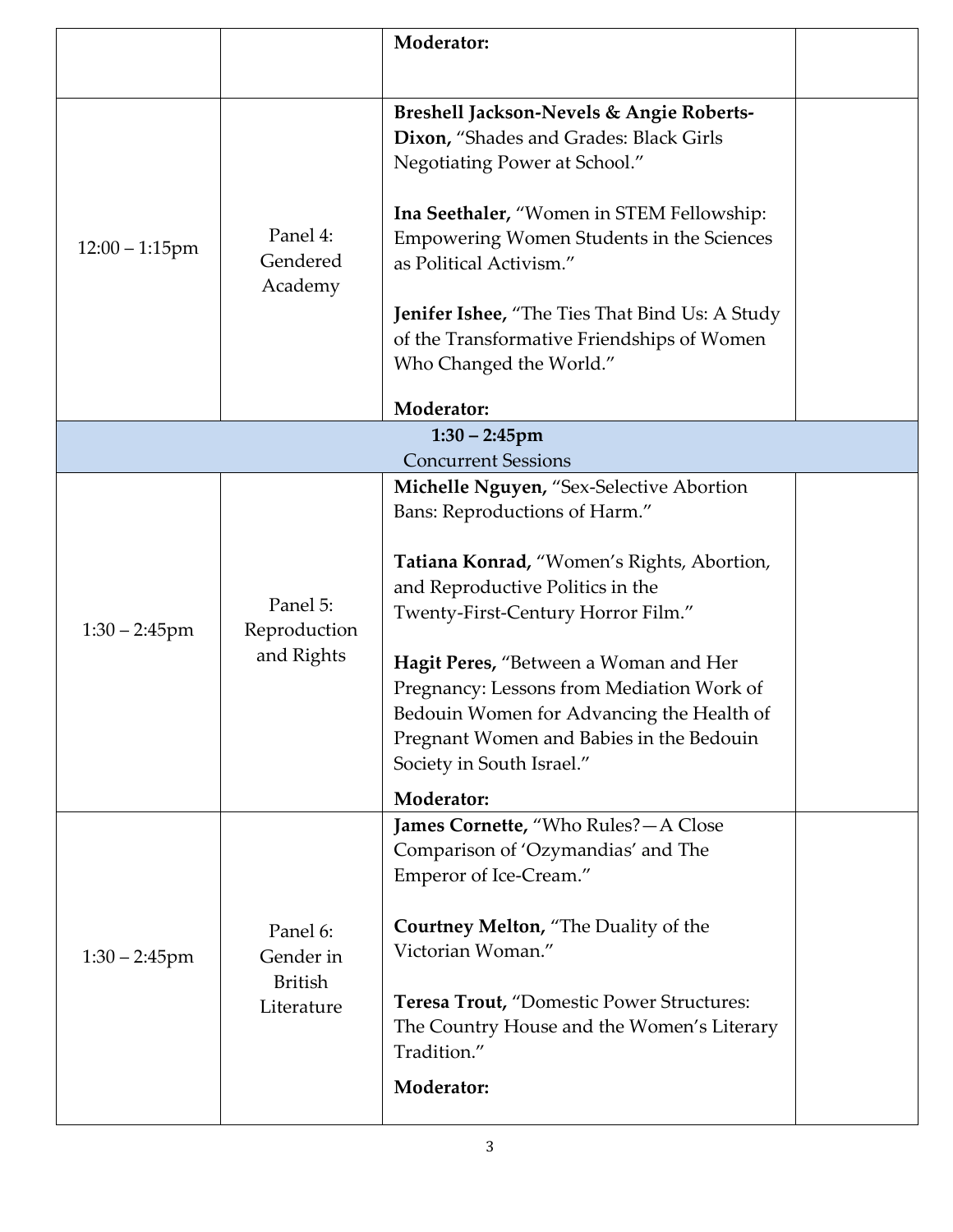| $1:30 - 2:45$ pm                                                                                                                                                                                                      | Panel 7:<br>The Politics of<br>Economy and<br>Ecology | Erinn Cameron, "Gendered Vulnerabilities:<br>The Intersection of Climate Change, Violence<br>Against Women, and Modern Slavery."<br>Maria Teresa Houar, "Leviathan: Reimagining<br>Andersen's The Little Mermaid and<br>Decolonizing Climate Activism Through a<br>Queer Eco-Erotics of Sovereignty."<br><b>Silvia Pizzirani, "Women With Whips: The</b><br>Personal Became Political in Teresa Billington-<br>Greig and Emma Goldman Thoughts."<br><b>Moderator:</b> |  |
|-----------------------------------------------------------------------------------------------------------------------------------------------------------------------------------------------------------------------|-------------------------------------------------------|-----------------------------------------------------------------------------------------------------------------------------------------------------------------------------------------------------------------------------------------------------------------------------------------------------------------------------------------------------------------------------------------------------------------------------------------------------------------------|--|
| $1:30 - 2:45$ pm                                                                                                                                                                                                      | Panel 8:<br>Race and<br>Representation                | Esha Bhardwaj, "Beautifying the Women:<br>Analysis of Beauty Standards for Black and<br>Brown Women in the 21 <sup>st</sup> Century."<br>Elizabeth Charles, "Conceptualizing Canadian<br><b>Black Women as Leaders and Resisting</b><br>Controlling Images of Black Womanhood to<br>Advance to Positions of Leadership."<br><b>Renata Ferdinand, "A Mother's Tale: Beauty</b><br>and the Quest to Love Blackness."<br><b>Moderator:</b>                               |  |
| <b>Reiff Center for Human Rights Speaker</b><br>$3:00-4:15$ pm<br>"Suffrage for this Century"<br>Dawn Teele, University of Pennsylvania<br>Author of Forging the Franchise: The Political Origins of the Women's Vote |                                                       |                                                                                                                                                                                                                                                                                                                                                                                                                                                                       |  |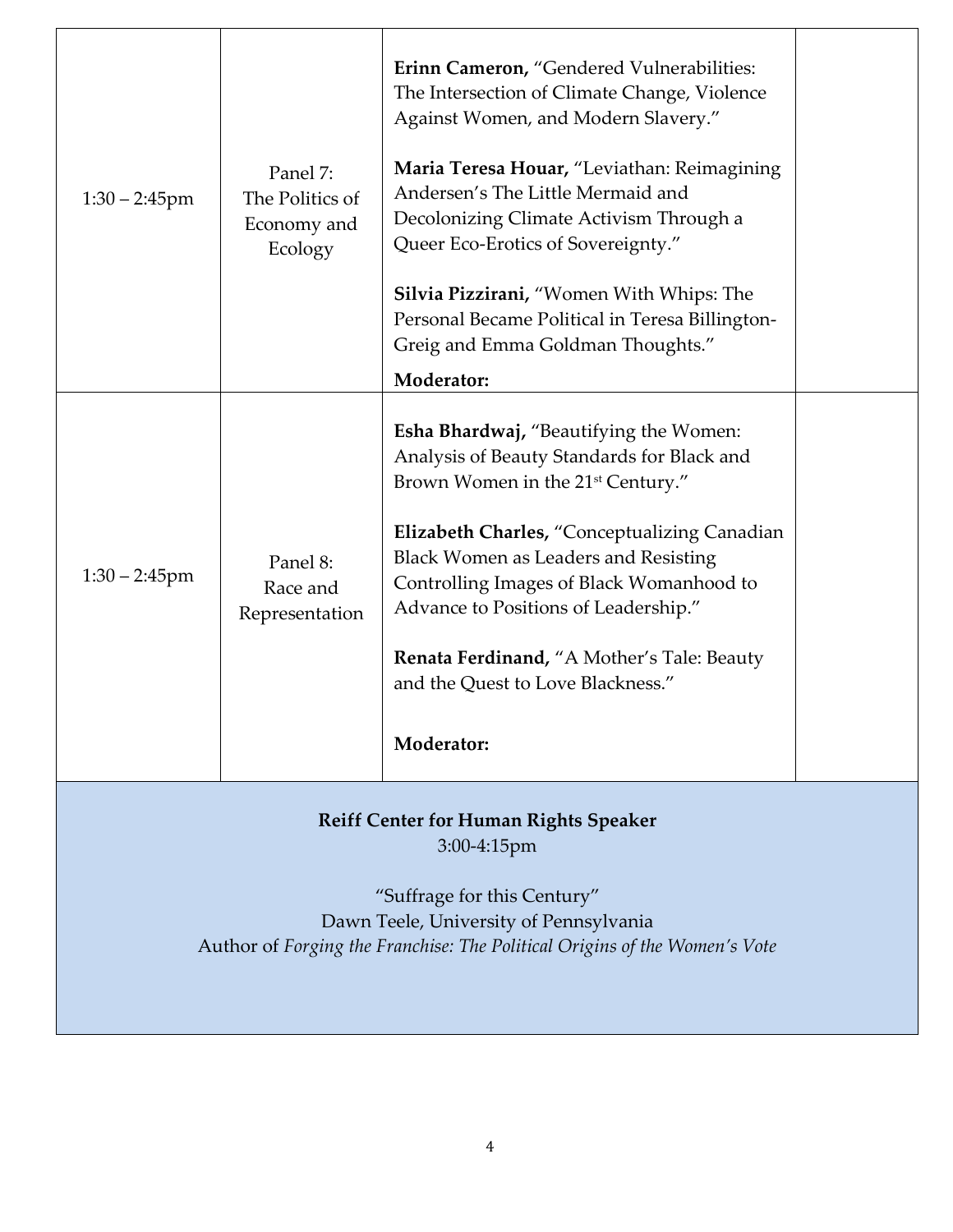#### *Embodying Redemption Through Theatre* 5-6pm

Brittney Harris presents a theatrical production that embodies creative resistance against oppressive gender stereotypes and domestic violence, *Being B.A.D*. is a piece about personal acceptance and redemption from the cycle of abuse. The 20-minute one-woman show explores the lengths in which one decides to take that power back after years of physical and emotional abuse at the hands of her family and romantic partner. This immersive presentation includes a performance of *Being B.A.D.* concluding with a dialogue detailing the artist's process and assessing audience impact.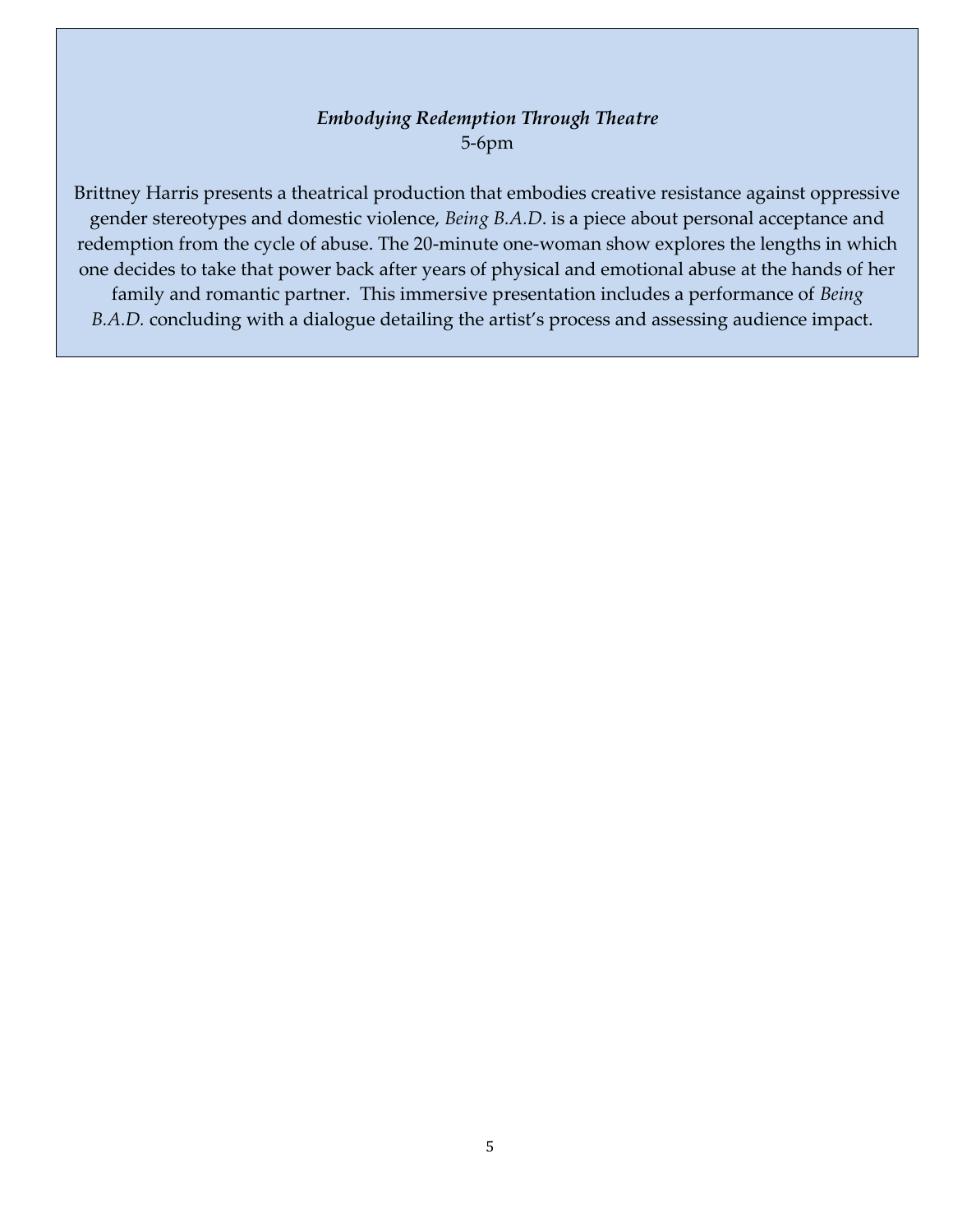## *Friday, March 19*

| <b>Time</b>          | Session                                                                                          | Description                                                                                                                                                                                                                                                                                                                                  | Location |  |  |
|----------------------|--------------------------------------------------------------------------------------------------|----------------------------------------------------------------------------------------------------------------------------------------------------------------------------------------------------------------------------------------------------------------------------------------------------------------------------------------------|----------|--|--|
|                      | <b>Opening Talk on</b><br>'Black Women's Activism'<br>10:00am<br>Presented by Dr. Colita Fairfax |                                                                                                                                                                                                                                                                                                                                              |          |  |  |
|                      |                                                                                                  | $10:30 - 11:45$ am<br><b>Concurrent Sessions</b>                                                                                                                                                                                                                                                                                             |          |  |  |
| $10:30 -$<br>11:45am | Panel 9:<br>The Politics of<br>Work and Family                                                   | Allison Grossman, "Work-Family Policy and<br>its Impact on Mothers."<br>Niyati Sethi, "The Pink Dream: The Quasi<br>Religion of Mary Kay and Its Political Roots<br>within the GOP"<br><b>Sally Sledge, "The Impact of Family Unit on</b><br><b>Career Success: Choices Have</b><br>Consequences."<br>Moderator:                             |          |  |  |
| $10:30 -$<br>11:45am | Panel 10:<br><b>Black Women's</b><br>Politics in a<br>Global Context                             | Joseph Gimba Nasiru, "Women and Gender<br>and the History of Voting and Candidacy:<br>The Nigerian Experience, 1960 to Date."<br>Deja Petty, "Forgotten Fighters: Black<br>Women in the Fight Against Apartheid."<br>Janira Teague, "The Black Vote: Gender,<br>Politics, and the Great Migration Within a<br>Global Context."<br>Moderator: |          |  |  |
| $10:30 -$<br>11:45am | Panel 11:                                                                                        |                                                                                                                                                                                                                                                                                                                                              |          |  |  |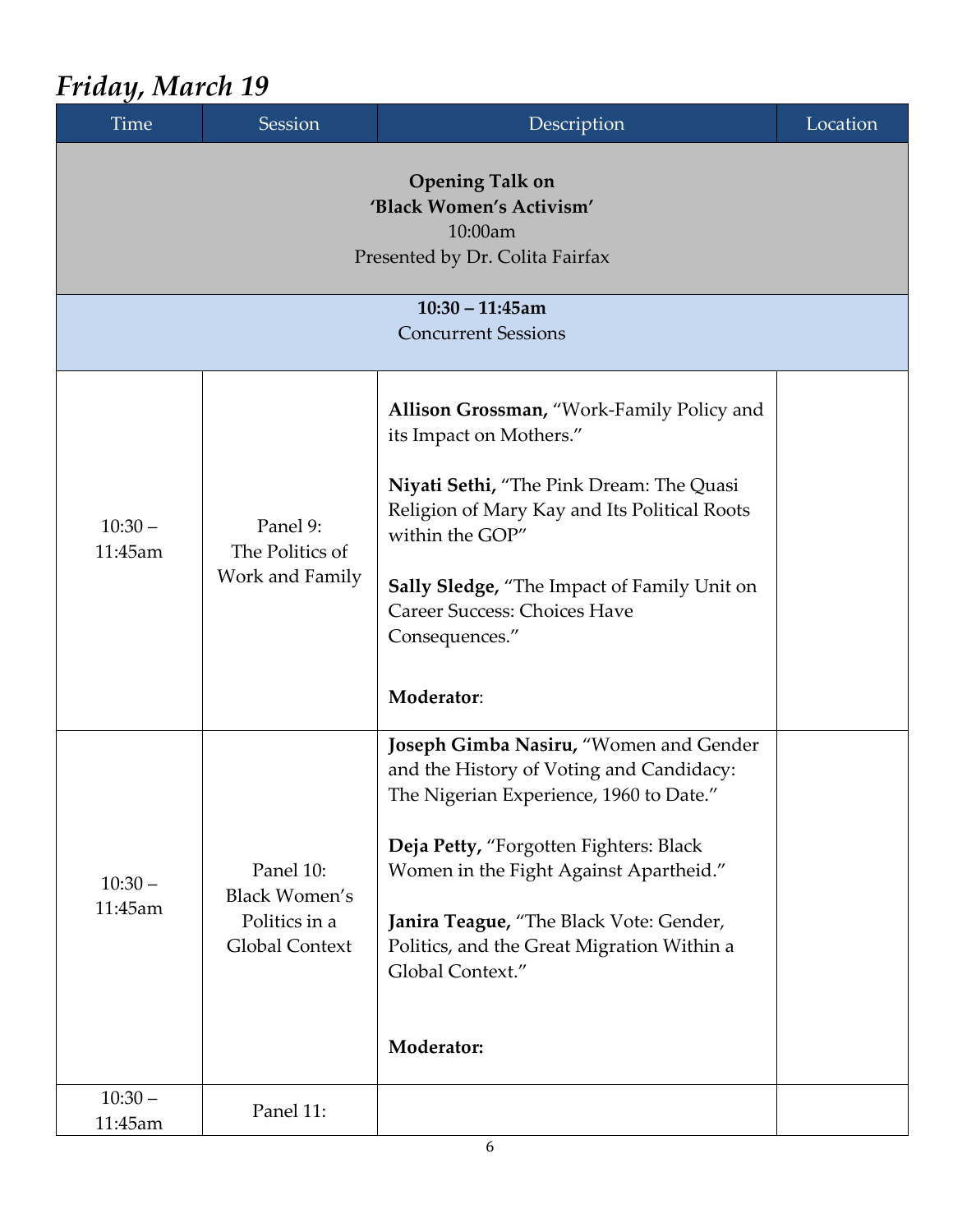|                      | Gender and<br>Media                  | Karike Ashworth, "The Crisis Neoliberal<br>Feminine Bravery: The Case of Rose<br>McGowan."<br>Katelyn Foltz, "The Slander of Colin<br>Kaepernick by Fox News: The Media's Use of<br>White Paternalism and Hegemonic<br>Masculinity in the Maintenance of White<br>American Masculinity."<br>Danielle Peloquin, "Doing Justice: True<br>Crime Podcasting as Women's Work."<br>Kate Stanton, "United Motherland Not in<br>Sight: East German Press Coverage of<br>German Reunification, July 1990-January<br>1991."<br>Moderator: |  |
|----------------------|--------------------------------------|---------------------------------------------------------------------------------------------------------------------------------------------------------------------------------------------------------------------------------------------------------------------------------------------------------------------------------------------------------------------------------------------------------------------------------------------------------------------------------------------------------------------------------|--|
| $10:30 -$<br>11:45am | Panel 12:<br><b>Bodily Autonomy</b>  | Julie Burkhart, "The Worth of a Woman."<br>Natoschia Scruggs, "Women's Bodies,<br>Women's Rights: Ending FGM/C Globally by<br>2030."<br>Laurie Shorrosh, "Poverty's Pill: A<br>Quantitative Analysis of Contraceptives'<br>Influence on Poverty."<br>Moderator:                                                                                                                                                                                                                                                                 |  |
| $10:30 -$<br>11:45am | Panel 12A:<br><b>Sister Scholars</b> | Ellyn Lyle, "Sisterhood and Solidarity:<br>Nurturing Equitable Spaces for Women in<br>Academia."<br>Sepideh Mahani, "Renegotiating<br>Motherhood in Academe."                                                                                                                                                                                                                                                                                                                                                                   |  |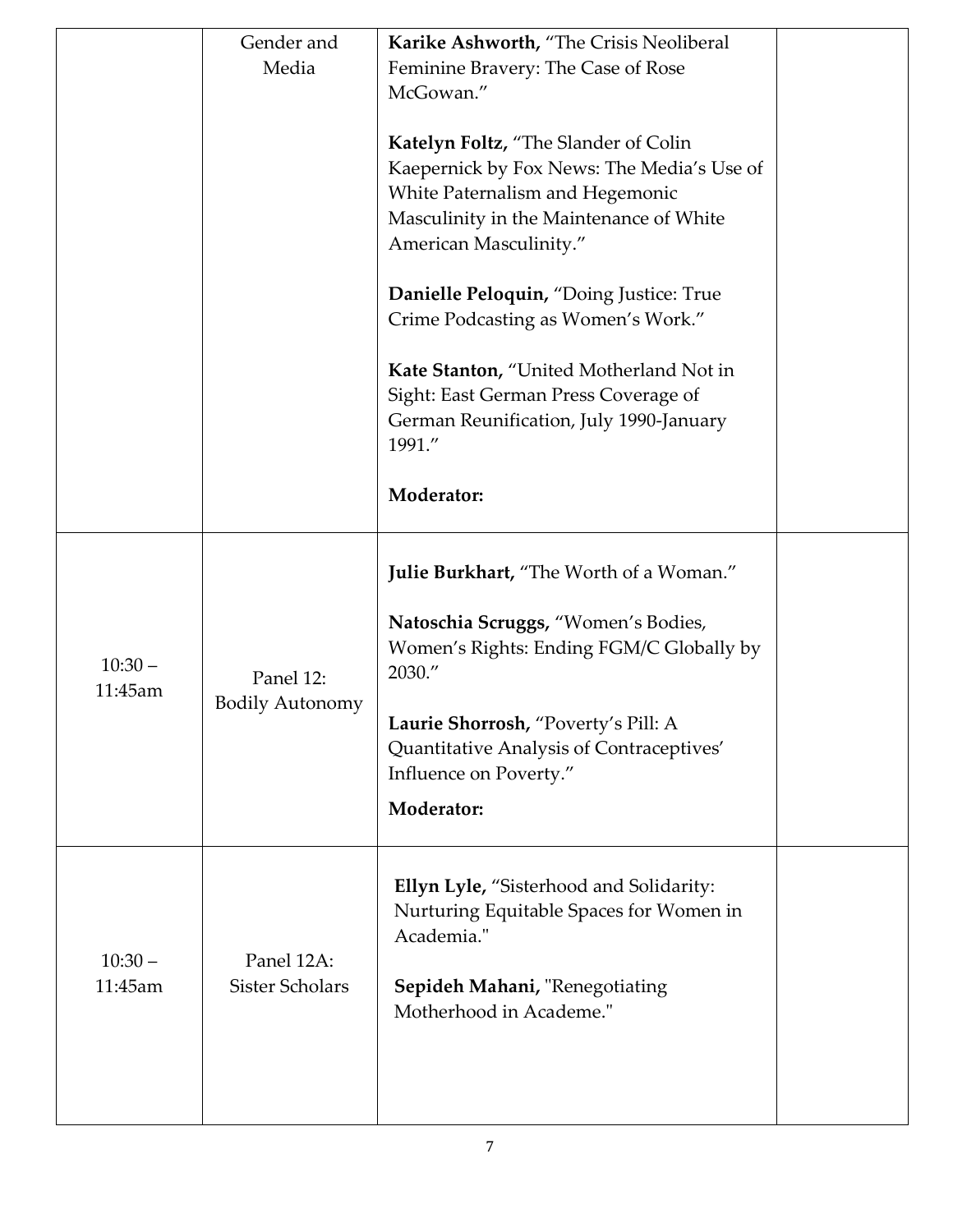|                   |                                             | Michelle Grace-Williams,<br>"Untangling Issues of Identity as Women<br>in Academe: Scripting Myself into White<br>Male-Dominated Academic Spaces: A<br><b>Black Feminist Perspective on</b><br>Decolonizing."<br>Anita Lafferty and Adriana Oniță,<br>"Gently Stomping with K'onį Nátsę and<br>Nădejde: A Poetic Duoethnography Between                                                                                            |  |
|-------------------|---------------------------------------------|------------------------------------------------------------------------------------------------------------------------------------------------------------------------------------------------------------------------------------------------------------------------------------------------------------------------------------------------------------------------------------------------------------------------------------|--|
|                   |                                             | a Ts'élî-Iskwew and Româncă in Academia."<br>Moderator: Ellyn Lyle                                                                                                                                                                                                                                                                                                                                                                 |  |
|                   |                                             | $12:00 - 1:15$ pm<br><b>Concurrent Sessions</b>                                                                                                                                                                                                                                                                                                                                                                                    |  |
| $12:00 - 1:15$ pm | Panel 13:<br>Gender and<br>performance      | Alexandra Antoniadou, "Performance Art,<br>Feminism, and Social Reproduction: A Story<br>of Love and Capitalism."<br><b>Brittney S. Harris, "Breathing Life into the</b><br>Black and White: Performing Sandra Bland."<br>Mai Hussein, "Women as Witnesses:<br>Witnessing Women's Trauma in Wajdi<br>Mouawad's Play, Incendies."<br>Moderator:                                                                                     |  |
| $12:00 - 1:15$ pm | Panel 14:<br><b>Women Claiming</b><br>Space | <b>Suzy Ben Dori, "The Problem with Us is</b><br>Mainly That I'm a Woman:' Body, Space, and<br>Place in Transition-Leisure Sports Among<br>Palestinian Women, Citizens of Israel."<br><b>Susanne Kranz, "The Personal and the</b><br>Political in Popular Culture Under State<br>Socialism."<br><b>Angela Silver, "Emancipatory Inscription:</b><br>Claiming Space in the City."<br>Carole M. Woodlock, "Women Artists on<br>Foot" |  |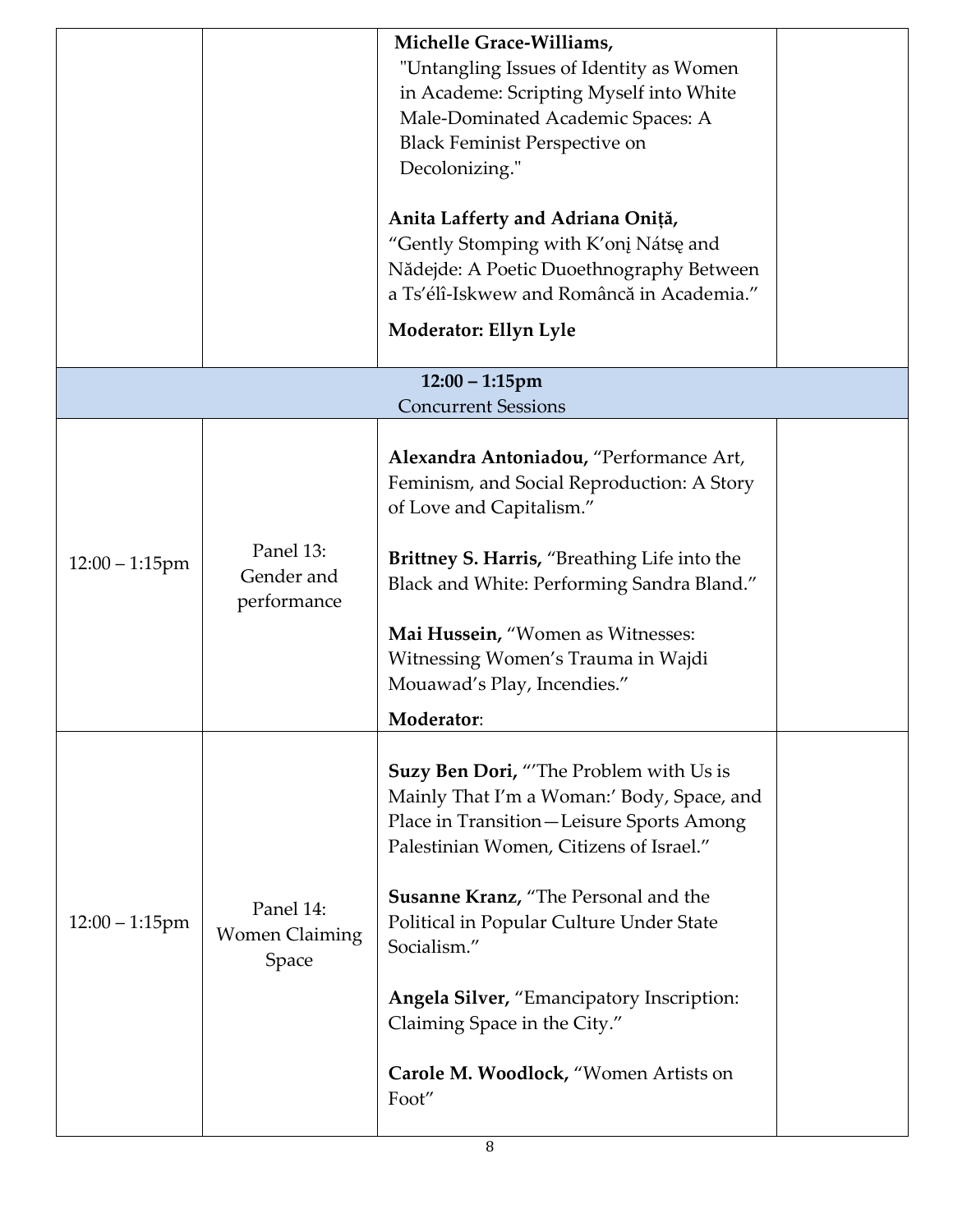|                                                |                                                        | Moderator:                                                                                                                                                                                                                                                                                                                                                                                                                                                           |  |
|------------------------------------------------|--------------------------------------------------------|----------------------------------------------------------------------------------------------------------------------------------------------------------------------------------------------------------------------------------------------------------------------------------------------------------------------------------------------------------------------------------------------------------------------------------------------------------------------|--|
| $12:00 - 1:15$ pm                              | Panel 15:<br><b>Gendered Public</b><br>Personas        | Uri Erman, "Female Celebrity, Gender, and<br>Class in the Early Eighteenth Century."<br>Twisha Singh, "From Performance to Prison:<br>The Case of Vera Jack Holme: Analyzing<br>Body Politics, Gendered Transgression, and<br>Socio-Political Identity as a Stage Actress<br>1890-1914."<br>Gabriele Slizyte, "Family, Media, and<br>Cultural Propaganda: How French Pianist<br>Gaby Casadesus Constructed Her Public<br>Image in the USA After WWII."<br>Moderator: |  |
| $12:00 - 1:15$ pm                              | Panel 16:<br>Philosophical<br>Approaches               | E. Harold Breitenberg, Jr., "A. Maude<br>Royden: Preacher, Pacifist, Public<br>Theologian."<br>Dawn Hutchinson, "Because the Personal is<br>Political: How Women's Spirituality<br>Movements Informed Political Ideology in<br>the 1990s."<br>Cassie Striblen, "Arendt, Feminism, and<br>Work-Life Balance."<br>Moderator:                                                                                                                                           |  |
| $1:30 - 2:45$ pm<br><b>Concurrent Sessions</b> |                                                        |                                                                                                                                                                                                                                                                                                                                                                                                                                                                      |  |
| $1:30 - 2:45$ pm                               | Panel 17:<br>Critiquing the<br>Binary in<br>Literature | Elizabeth Davidson, "Heroism and<br>Dickenson: Masculinity from a Feminist<br>Voice."<br>Anthony Salazar, "The Impact on Queer<br>Identity and Futurity in Ibis Gomez-Vegais<br>'Send My Roots Rain.'"                                                                                                                                                                                                                                                               |  |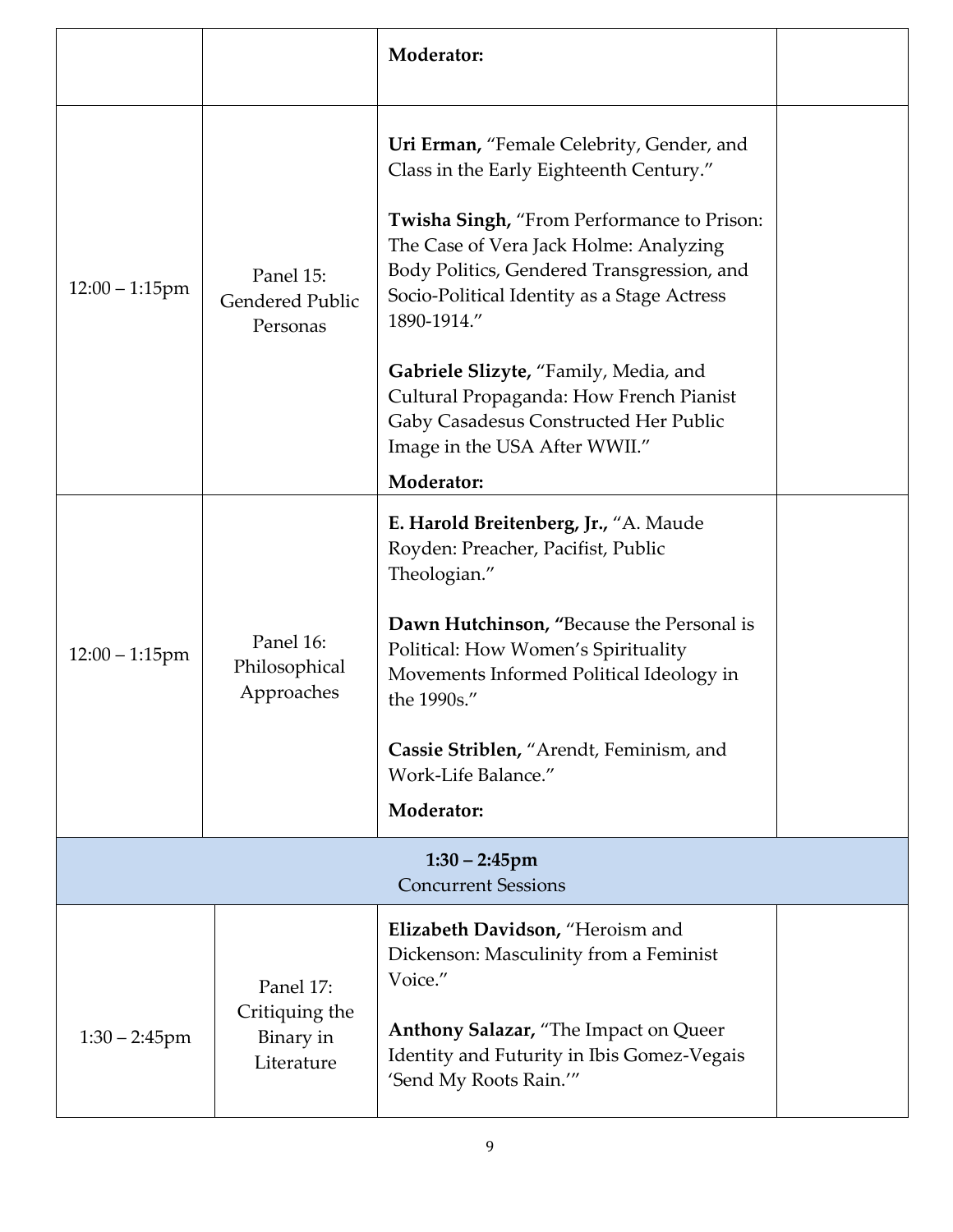|                  |                                                      | Patricia Garcia, "Misogynist Attitudes in<br>Cold War North American Homosexual                                                                                                                                                                                                                                                                                                                                                                                                                                                              |  |
|------------------|------------------------------------------------------|----------------------------------------------------------------------------------------------------------------------------------------------------------------------------------------------------------------------------------------------------------------------------------------------------------------------------------------------------------------------------------------------------------------------------------------------------------------------------------------------------------------------------------------------|--|
|                  |                                                      | Narratives."                                                                                                                                                                                                                                                                                                                                                                                                                                                                                                                                 |  |
|                  |                                                      | Moderator:                                                                                                                                                                                                                                                                                                                                                                                                                                                                                                                                   |  |
| $1:30 - 2:45$ pm | Panel 18:<br>Gender on the<br>Indian<br>Subcontinent | <b>Aishwarya Deb, "</b> (Ir) relevance of Gender in<br>Judicial Decision Making: Reflections on<br>Treatment of Female Murderers in India."<br>Turni Chakrabarti, "Writing Resistance: The<br>Depiction of Hindu Widowhood in<br>Swarnakumari Debi's The Uprooted Vine."<br>Niyati Sethi, "Correlates of Social Attitudes<br>Towards Women in India."<br>Velur Vedvikash, "Empowerment of Rural<br>Women in India."                                                                                                                          |  |
|                  |                                                      | Moderator:                                                                                                                                                                                                                                                                                                                                                                                                                                                                                                                                   |  |
| $1:30 - 2:45$ pm | Panel 19:<br>Politics and<br>Social Change           | Krista Bailie, "Crafting an Opposition:<br>Women's Artistic Resistance to the GDR's<br>Second Public Sphere."<br>Jacinda Carlisle, "How Media Focus of a<br>Political Leader's Feminist Ideology<br>Influences Women's Political Participation,<br>Leadership and Gender Equality: From<br>Sarkozy to Macron."<br>Tasia Matthews, "The Politics of Protest and<br>Gender: Women Riding the Wings of<br>Resistance."<br><b>Brittany Smart,</b> "(Re) Examining Feminist<br>Rhetoric: Exploring Mechanisms of Social<br>Change."<br>Moderator: |  |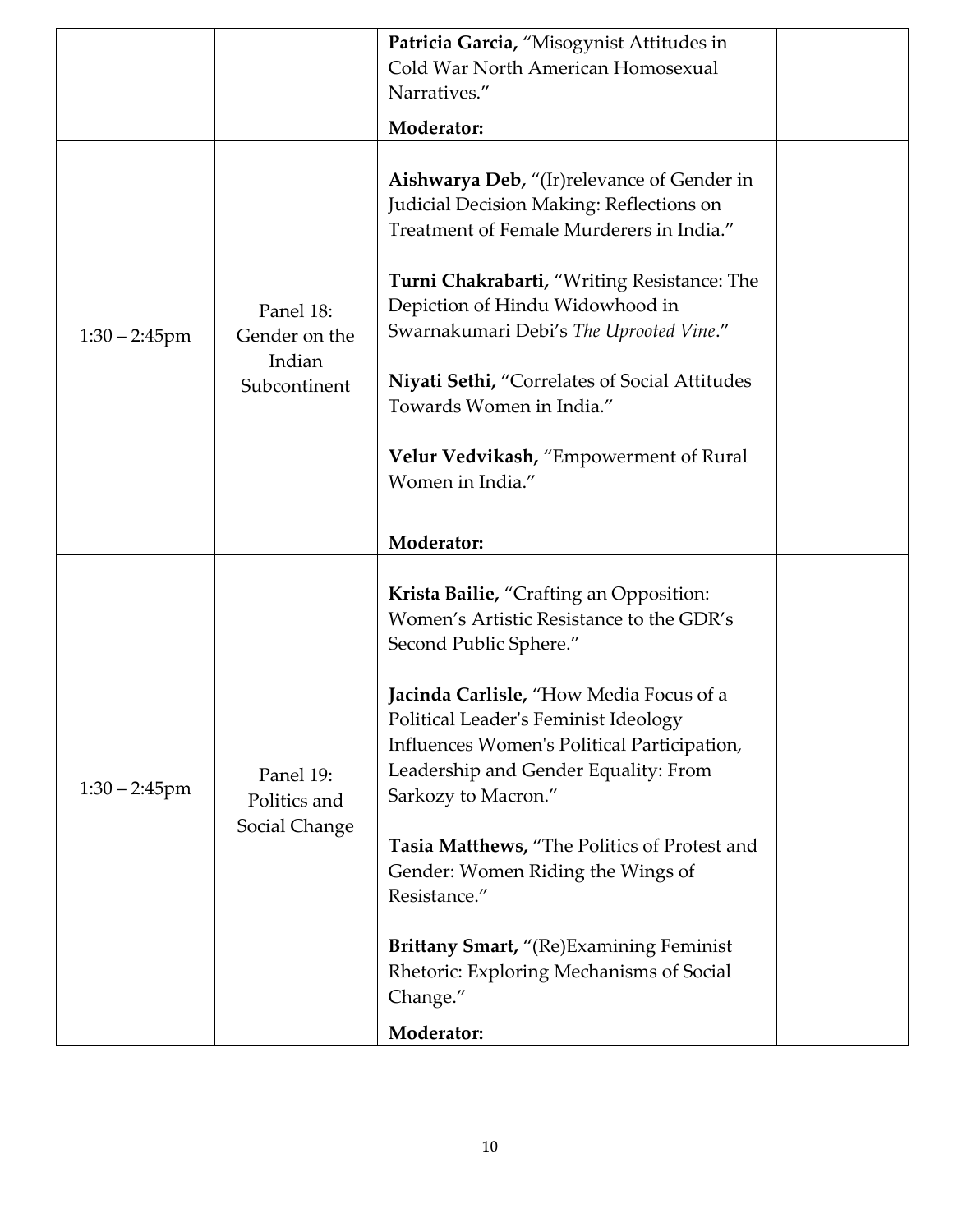| $1:30 - 2:45$ pm | Panel 20:<br>The Politics of<br>Motherhood | Dianne Davis-Wagner and Val Livingston,<br>"The Intersectionality of Race, Gender, and<br>Motherhood."<br><b>Olaya Fernandez Guerrero, "The Goddess"</b><br>Demeter: A Vindication of the Rights of<br>Maternity in the Context of Greek<br>Mythology."<br>Stephanie Fearon, "Black Motherwork as<br>Educational Leadership."<br>Moderator: |  |
|------------------|--------------------------------------------|---------------------------------------------------------------------------------------------------------------------------------------------------------------------------------------------------------------------------------------------------------------------------------------------------------------------------------------------|--|
|------------------|--------------------------------------------|---------------------------------------------------------------------------------------------------------------------------------------------------------------------------------------------------------------------------------------------------------------------------------------------------------------------------------------------|--|

#### **Dr. Joanna Eleftheriou reads from and discusses her new book** *[This Way Back](https://www.joannaeleftheriou.com/)* 3:00 – 4:00pm

Dr. Eleftheriou's essay collection dramatizes her coming of age as a queer feminist woman who seeks a way to remain part of her Orthodox Christian church and community. Each essay illuminates a theme, and together the essays help readers think in more profound and complex ways about the problems of love, life, faith, embodiment, and labor.

| $4:15 - 5:30$ pm<br><b>Concurrent Sessions</b> |                                                 |                                                                                                                                                                                                                                                                                                                     |  |  |
|------------------------------------------------|-------------------------------------------------|---------------------------------------------------------------------------------------------------------------------------------------------------------------------------------------------------------------------------------------------------------------------------------------------------------------------|--|--|
| $4:15 - 5:30$ pm                               | Panel 21:<br>Gendered<br><b>Global Politics</b> | Daria Chojnacka, "Legal Perspective in<br>Solving Women's Cases With the Use of<br>International Refugee Law."<br>Carolyn Stauffer, "Social Capital as Dissent:<br>Undocumented Latinas, GBV, and Survival."<br>Aparna Rajan, "The Complaining Woman:<br>Select Articulations of Gender from Kerala."<br>Moderator: |  |  |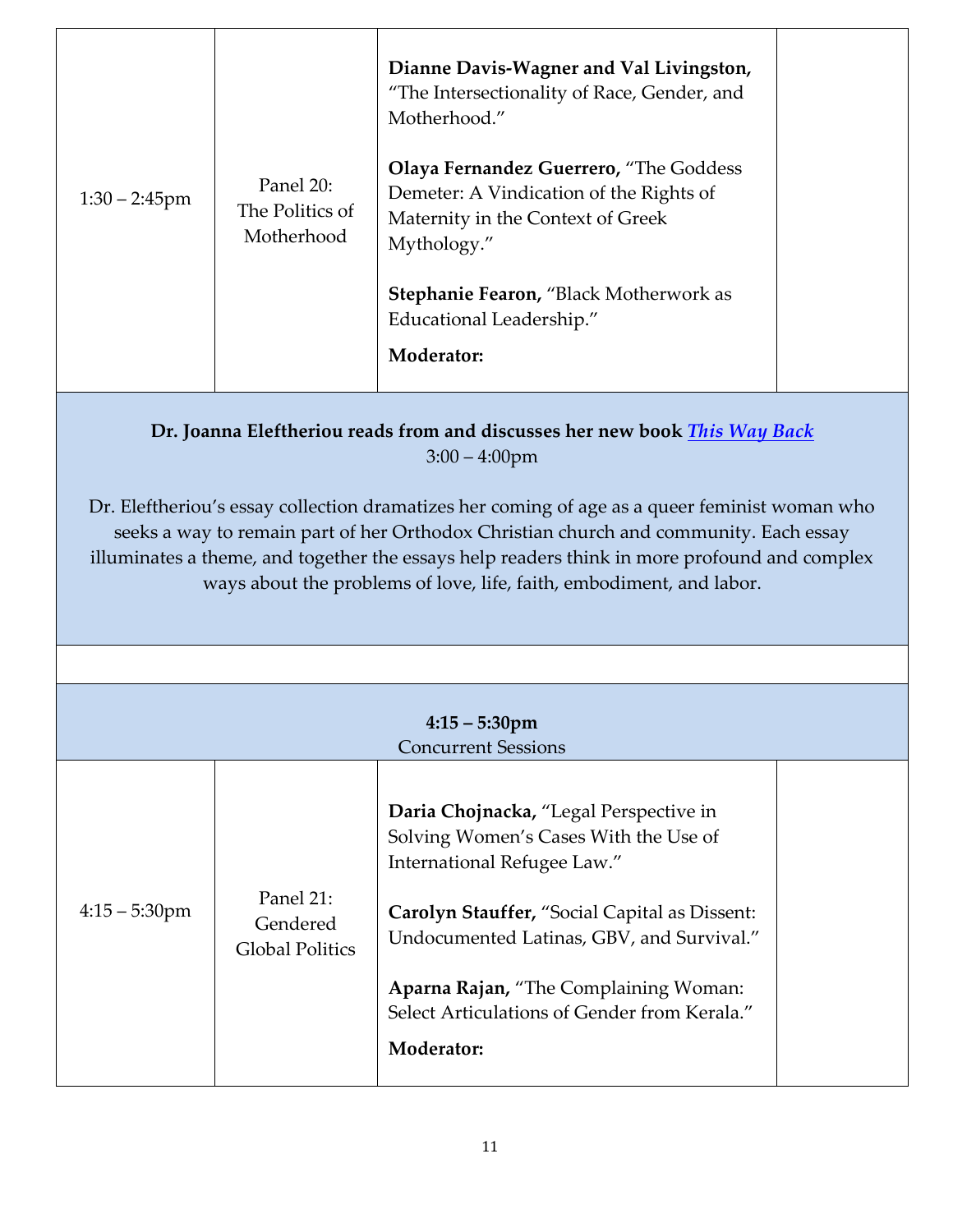| $4:15 - 5:30$ pm | Panel 22:<br>Approaches to<br>Women and<br><b>Gender Studies</b>                 | Silvia Keeling, "Gender Equality is a<br>Generational Value and is Scarcely Related to<br>Gender: Data is Hard to Believe."<br>Ursula Scheidegger, "Women and the<br>Importance of the Political for the Personal."<br>Marina Segovia, "Reflections on the<br>Application of the Anglo-Saxon Feminist<br>Theoretical Framework in Mediterranean<br>Countries."<br>Moderator:                                                                     |  |
|------------------|----------------------------------------------------------------------------------|--------------------------------------------------------------------------------------------------------------------------------------------------------------------------------------------------------------------------------------------------------------------------------------------------------------------------------------------------------------------------------------------------------------------------------------------------|--|
| $4:15 - 5:30$ pm | Panel 23:<br>Sexual Self-<br>Representation<br>and Censorship<br>on Social Media | Tiffany Bickett, Quentin Hunter, and<br><b>Anthony Kennedy, "Learning More About</b><br>Incels by What they Post on the Internet."<br>Antonio Garcia-Gomez, "Exploring<br>Heterosexual and Queer Men's Online Self-<br>Presentation Strategies."<br><b>Spencer Green, "The Gendered Nipple: An</b><br>Exploration of Tumblr's Adult Content Ban<br>Through Queer Aesthetics."<br>Moderator:                                                      |  |
| $4:15 - 5:30$ pm | Panel 24:<br><b>Literary Power</b><br>and<br>Representation                      | Peter Krause, "Witness, Victim, and Soldier:<br>Women's Fiction and Memoir About the Iraq<br>War."<br>Andrea Perales Fernandez de Gamboa &<br>Gema Lasarte Leonet,<br>"Raising Awareness About the Feminist<br>Reading Clubs in Euskal Herria: Feminist<br>Agenda Euskal Literature, A Case Study."<br><b>Jane Scerri, "The Power and the Passion:</b><br>Representation of Single Motherhood in<br>Australian Literature."<br><b>Moderator:</b> |  |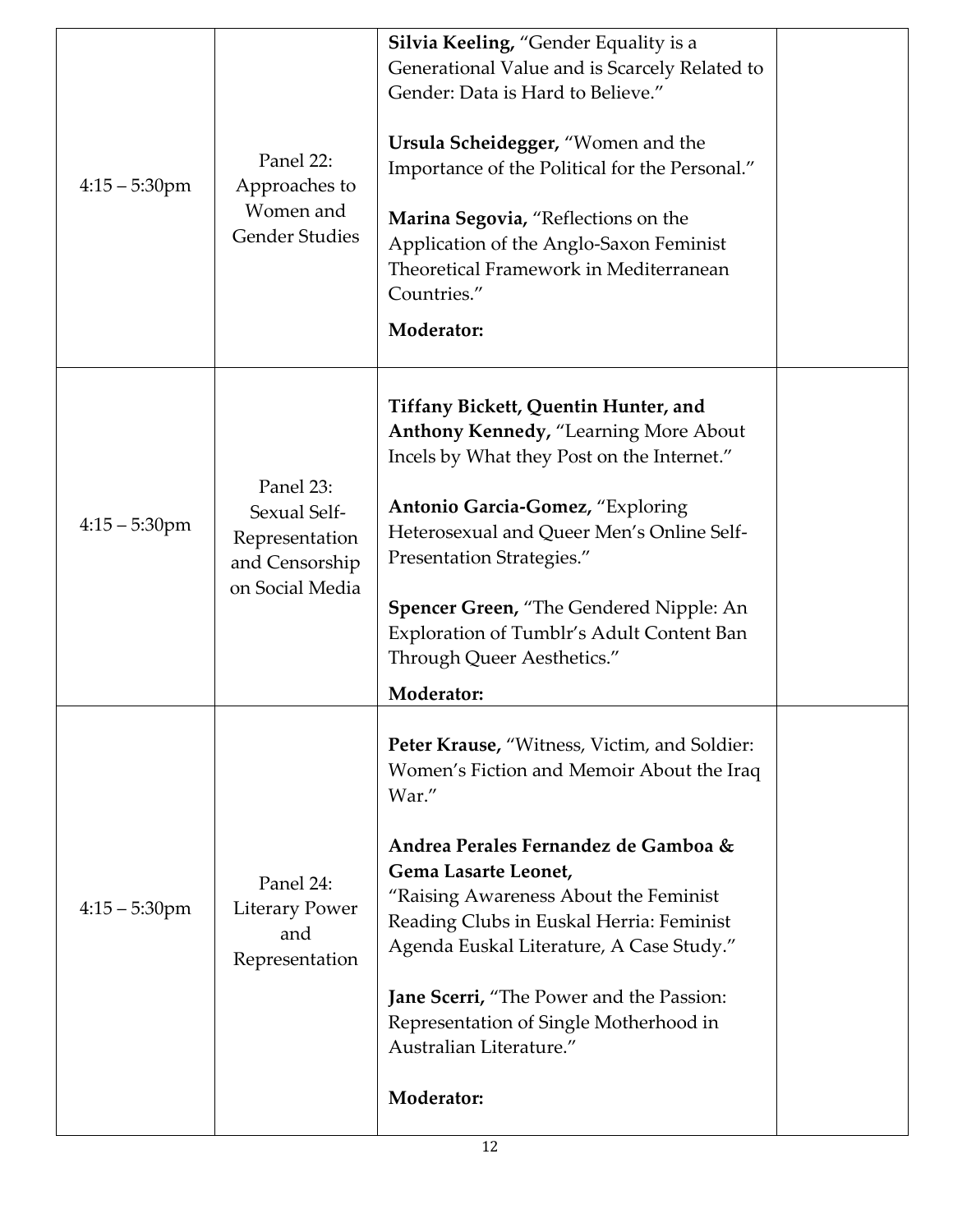**Keynote Speaker** 6:00pm Toni Townes-Whitely President of US Regulated Industries at Microsoft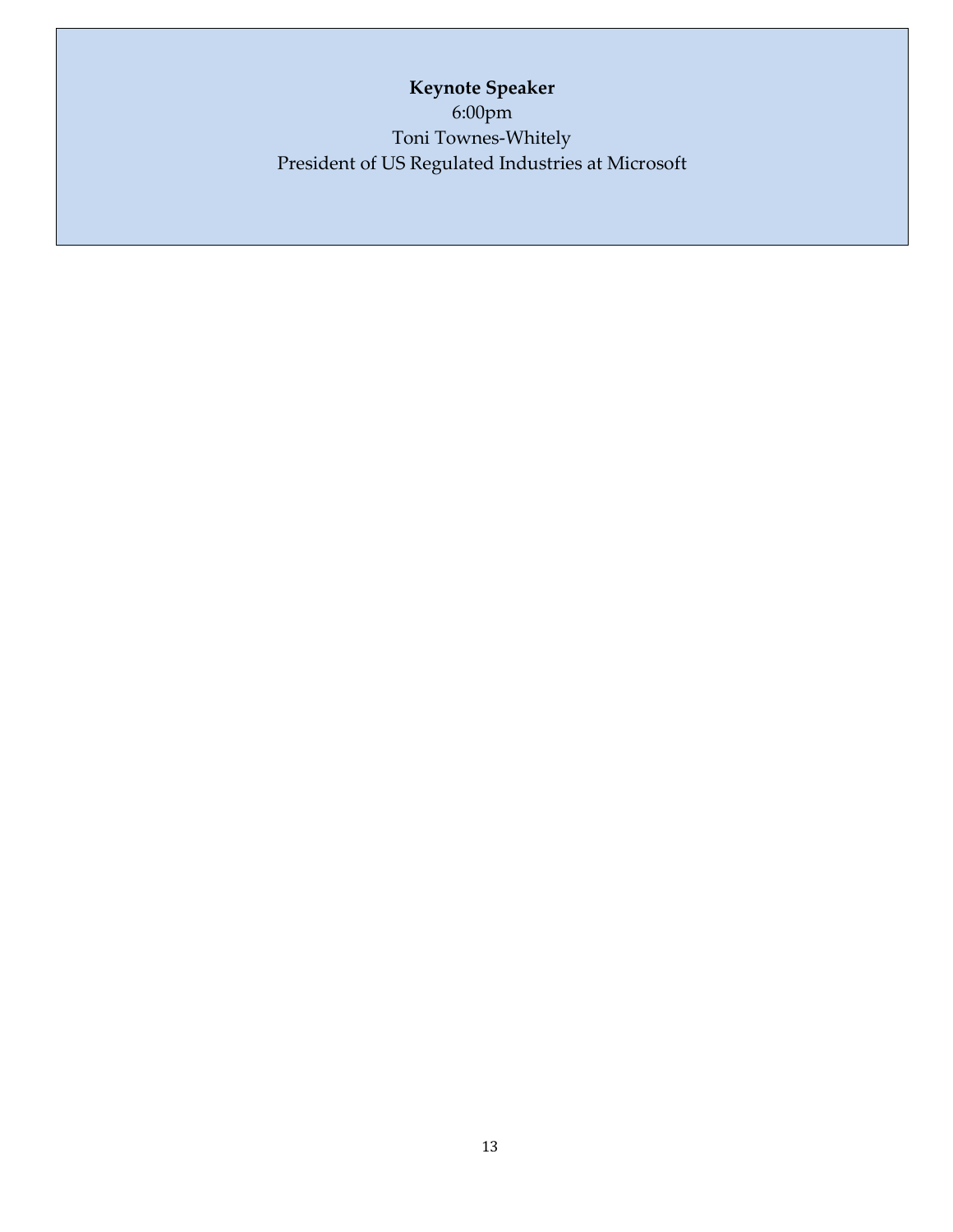### *Saturday, March 20*

| <b>Time</b>                                         | Session                             | Description                                                                                                                                                                                                                                                                                                                                                                                         | Location |  |  |  |
|-----------------------------------------------------|-------------------------------------|-----------------------------------------------------------------------------------------------------------------------------------------------------------------------------------------------------------------------------------------------------------------------------------------------------------------------------------------------------------------------------------------------------|----------|--|--|--|
|                                                     |                                     |                                                                                                                                                                                                                                                                                                                                                                                                     |          |  |  |  |
| 11:15 am $-$ 12:30 pm<br><b>Concurrent Sessions</b> |                                     |                                                                                                                                                                                                                                                                                                                                                                                                     |          |  |  |  |
| $11:15$ am $-$<br>12:30 pm                          | Panel 25:<br>Narrating<br>Women     | Angelica Maria Barraza, "After Cha, After<br>Mendieta: Genealogies of Refusal in Bhanu<br>Kapilis Ban en Banlieue."<br>Luz Angélica Kirschner, "Reina Roffé's El<br>cielo dividido; or, the Need to Narrate<br>Otherwise."<br><b>Jiancheng Mo, "The Empathy of Colonial</b><br>Gender Gaps in Education, Womanhood, and<br>Identity in Tsitsi Dangarembgais' 'Nervous<br>Conditions."<br>Moderator: |          |  |  |  |
| $11:15$ am $-$<br>12:30 pm                          | Panel 26:<br><b>CNU Panel</b>       | <b>Caroline Herath</b><br><b>Terry Hinders</b><br>Mary Kanani<br>Moderator:                                                                                                                                                                                                                                                                                                                         |          |  |  |  |
| $11:15$ am $-$<br>12:30 pm                          | Panel 27:<br>Youth and<br>Sexuality | <b>Judith Conrads, "Ambivalent Selves:</b><br>Gender, Diversity, and Power in Young<br>People's Everyday Life."                                                                                                                                                                                                                                                                                     |          |  |  |  |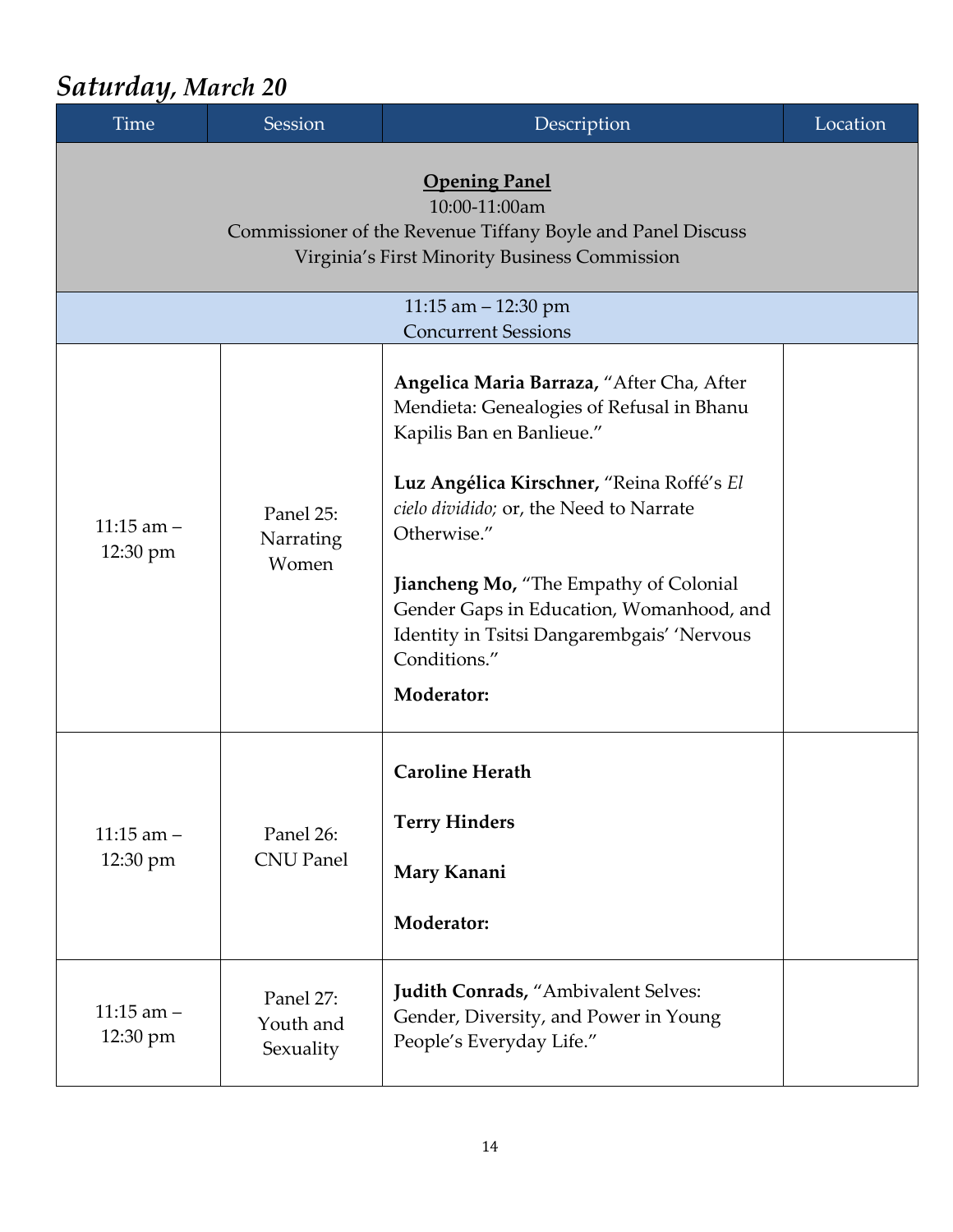|                                     |                                                              | Antonio Garcia-Gomez, "Teenage Girl<br>Sexting: Sexual Self-Awareness, Dominant<br><b>Culture and Agency</b><br>Tim Nicholson, "Immoral Schoolgirls:<br>Sensual Corruption and Contestations Over<br>Gendering the Postcolonial Tanzanian State."<br><b>Moderator:</b><br>$12:45 - 2pm$                                                                                                                                                                                        |  |  |  |  |
|-------------------------------------|--------------------------------------------------------------|--------------------------------------------------------------------------------------------------------------------------------------------------------------------------------------------------------------------------------------------------------------------------------------------------------------------------------------------------------------------------------------------------------------------------------------------------------------------------------|--|--|--|--|
| Concurrent Sessions - Undergraduate |                                                              |                                                                                                                                                                                                                                                                                                                                                                                                                                                                                |  |  |  |  |
| $12:45 - 2pm$                       | Panel 28:<br><b>Gender Politics</b><br>and<br>Representation | Vaishnavi Dube, "Betwixt Binaries:<br><b>Transcending Gender Polarity Through</b><br>Sikhandi."<br>Mariah Gama, "Social Representations of the<br>Feminist and LGBTQ+ Movements in Far-<br>Right Extremist Brazilian Groups on<br>Facebook."<br><b>Helen Ruger, "Graceful Giving: The Role of</b><br>the Female in Seneca's De Beneficis."<br>Joselyne Whipple, "The Black Militant<br>Domestic: Illustrating Citizenship for African<br>American Women."<br><b>Moderator:</b> |  |  |  |  |
| $12:45 - 2pm$                       | Panel 29:<br>Political and<br>Social Stigma                  | Sofia Babool, "Comparative Analysis: The<br>United Kingdom and India Defeating the<br>Period Stigma."<br>Macy Karpa, "The Russian Orthodox Church<br>and Legitimacy of Political Homophobia in<br>Russia."<br>Cameron Ormiston, "The Mad<br>Medicalization of Victorian Women: An<br>Exploration of How Medicine Silenced and<br>Confined Victorian Women<br>Moderator: Elizabeth Wood                                                                                         |  |  |  |  |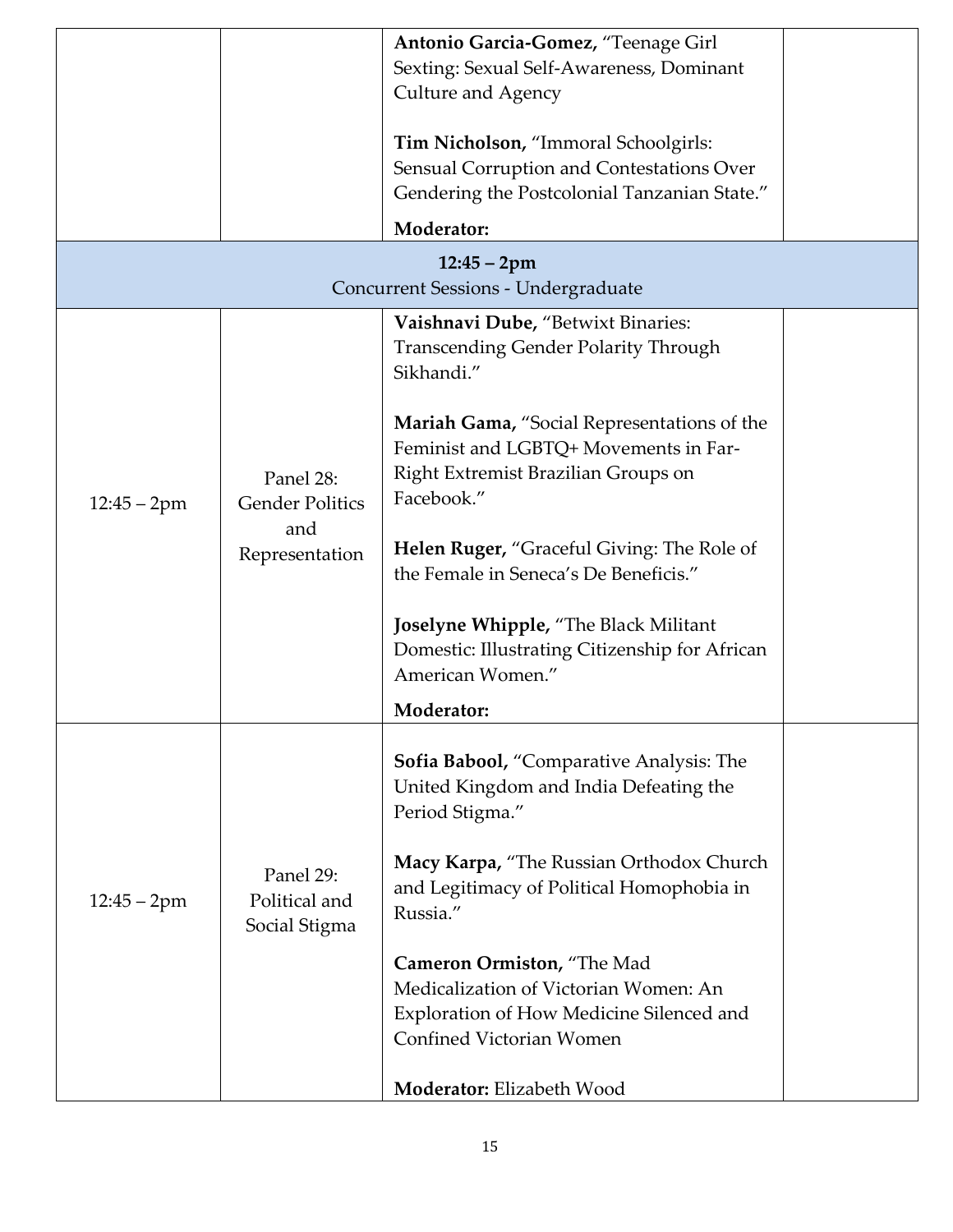| $12:45 - 2pm$ | Panel 30:<br>Transnational<br>Approaches to<br>Women and<br>Gender | Chloe Berger, "Feminist Ethics and Women's<br>Pleasure in the Works of Graciela Hierro and<br>Victoria Camps."<br>Carrie Jo Cecil, "Crisis in Spain, Crisis in<br>Novels, Crisis in People: The Precariat and<br>Precarious Life in El Comite de la Noche and<br>La Trabajadora."<br><b>Nicole Kohut, "Pathway to the Private:</b><br>Maria's Gendered Performance as Break from<br>the Domestic in the Marriage of Maria<br>Braun."<br>Karle Traore, "Women in China Under<br>Communism"<br>Moderator:                                                                                                   |  |
|---------------|--------------------------------------------------------------------|-----------------------------------------------------------------------------------------------------------------------------------------------------------------------------------------------------------------------------------------------------------------------------------------------------------------------------------------------------------------------------------------------------------------------------------------------------------------------------------------------------------------------------------------------------------------------------------------------------------|--|
| $12:45 - 2pm$ | Panel 31:<br>Gender, Rights,<br>and Leadership                     | Abigail Overturf and Taryn Smith, "The<br>Effects of Grassroots Mobilization on<br>Abortion Legalization in Ireland and<br>Northern Ireland."<br>Archana Venkatesan, "The Differential<br>Impact of US Abortion Policy on Women of<br>Color and Low Socioeconomic Status."<br>Alis Bambara & Madeleine Wayack Pambè,<br>"Gender Socialization and Identity: Effect of<br>the Future Expectations of Primary School<br>Pupils in Burkina Faso."<br>Kathleen Brewster and Corbette Condit-Fox,<br>"Eva Peron: The Barriers to Women's<br>Leadership and the Adoration of Those They<br>Lead."<br>Moderator: |  |